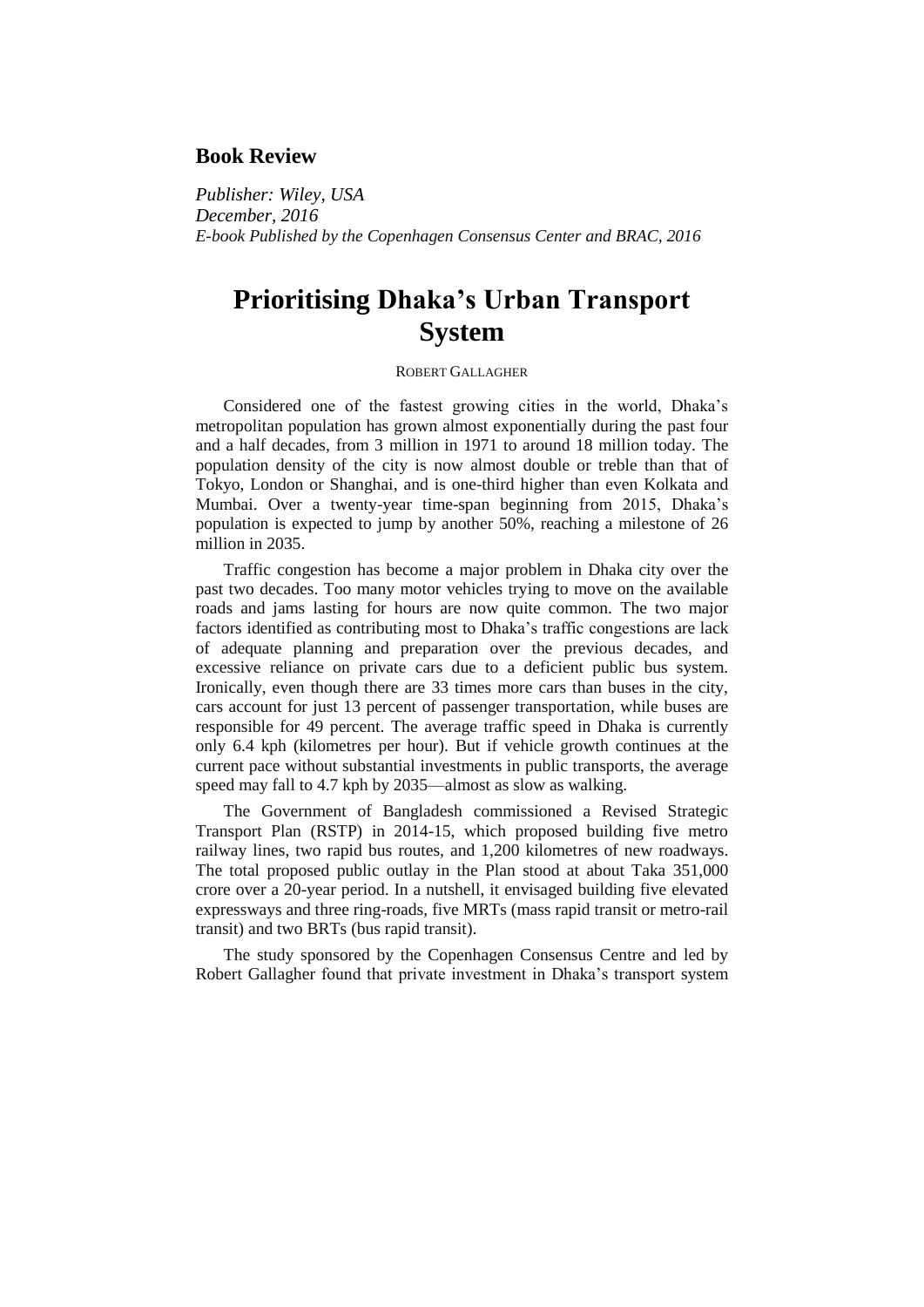over the next two decades would be much greater than the proposed public outlay in RSTP. If all the private operating costs like fuel, drivers' wages, garaging, plus the actual purchase cost of new cars, motorcycles, auto and cycle rickshaws were included, then the private spending could be around Taka 608,400 crore, or almost twice the public spending as per RSTP.

The public expenditure proposed in the RSTP is projected to help make Dhaka's traffic flow better, both in terms of enhanced street capacity and additional metro rail. Modelling has shown that it could raise Dhaka's traffic speed up to a level of 13.7 kph —the speed that was last seen in around 2010. The biggest part of these benefits would emanate from the travel time saved. Overall, the analysis showed that compared to a 'Do Nothing' scenario, each Taka spent under the RSTP scenario would yield about Taka three of future benefits.

Transportation outcomes, however, largely depend on the mix of vehicles occupying the new roads. The additional 360,000 cars expected in the draft RSTP will occupy a massive expanse of spaces in Dhaka city. If RSTP proposals were fully implemented, the five metro railway lines might carry about 12% of Dhaka's total passenger demand in 2035, with buses (including Bus Rapid Transit or BRT) carrying a further 40%. The contribution from automobiles (cars, jeeps, auto-rickshaws) would be only around 15% of total passenger-kilometres, although they would occupy nearly half (44%) of the total road-space.

Gallagher explored an alternative scenario that focused on greater investments in bus transport system and infrastructure, which could mitigate the need for so many space-intensive private automobiles – motorcycles, auto-rickshaws and cycle-rickshaws. The scenario assumed the same amount of public outlay as under the draft RSTP, but with 9,000 additional buses. This scenario would result in addition of only 100,000 cars by 2035, less than a third of the number expected under the RSTP strategy. This alternative option would occupy considerably less road space, reduce traffic congestion, and lead to an average traffic speed of 14.4 kph, saving more time for the commuters. It would lead to reduction in cost of overall investment by about US\$ 17 billion, 16% higher passenger output and about 20% lesser requirement for roads.

This alternative scenario would also save substantial private investments on vehicles, drivers, spare parts, and fuel. Over a 20-year period, the more space-efficient buses could provide much greater transport capacity while saving total private transport investment of about Taka 132,600 crore compared to the RSTP scenario—a 15-percent cost reduction, equivalent to the cost of four and a half Padma Bridges. The combined benefits from decreased traffic congestion and reduced transport system costs would mean that each Taka spent would yield about Taka 6 of benefits, or almost double the expected benefits from RSTP.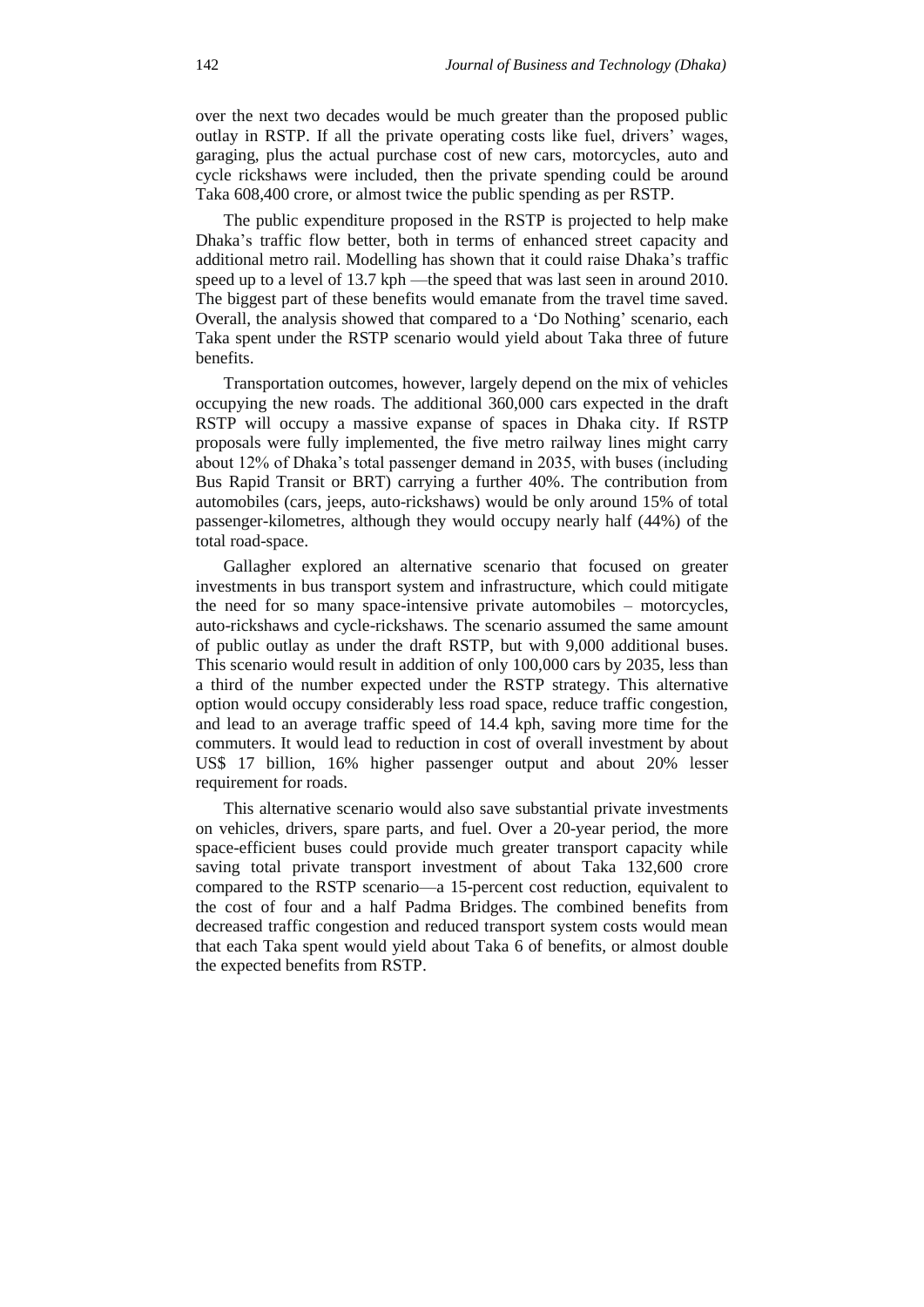Gallagher has made the following recommendations in case his analysis is accepted by the authorities and his proposals are taken up for implementation:

(a) Giving top priority to developing the city's public transport system, unlike the case of 2005 Strategic Transport Plan (STP) where the public transport proposals were not implemented.

(b) Reduce the generous subsidies given to private motoring, i.e. cars, jeeps and motor cycles; their rapid growth is attributed not only to rising incomes and limited public transport alternatives, but also to substantial subsidies, particularly in fuel and parking as well as extension of easy bank loans.

(c) Undertake specific measures to encourage buses by: giving them traffic priority through dedicated bus lanes, priority signals at junctions, 'queue-jumps' and other measures to ensure they are not slowed down by congestion; creating an integrated and inter-connected network; raising bus system quality through high quality buses, good shelters, well-managed terminals, passenger information systems, integrated ticketing etc.; providing services not only on the main roads, but also within neighbourhoods.

(d) Developing the opportunities for walking in Dhaka, as walking is an essential and healthy part of a city's transport system; 20-30% of all trips are made on foot in cities like Tokyo, London, Berlin and Singapore. 'Pedestrians first' is a motto universally practiced by city authorities all over the world. As good footways/footpaths and safe road crossings can transform a city, people should be encouraged to walk more and use vehicles less, thereby freeing up road-space; it would save people's money, make the city pleasant and liveable, and boost up people's health and wellbeing.

(e) Cycling should be prioritised in Dhaka, as it is one of the most efficient and environment-friendly transport modes available and has a great potential to make a visible contribution to bolster Dhaka's transport system. Compared to Dhaka's 2%, cycling accounts for 10-30% of all trips in cities like Berlin (13%), Tokyo (16%), Shanghai (20%), Amsterdam (28%) and Beijing (32%).

(f) Measures in the area of traffic management and control may include: more one-way streets, parking controls, better traffic signals, bus-stop discipline etc. The average traffic speed in Dhaka city could be increased by nearly one-third simply through following good traffic management practices.

(g) The under-staffed institutions responsible for city traffic and transportation should be strengthened, as proper management of traffic is not possible without sufficient staffs and resources in relevant public agencies. Recruiting competent staffs for bodies like Dhaka Transport Coordination Authority (DTCA) should therefore be a priority for Dhaka's transport development.